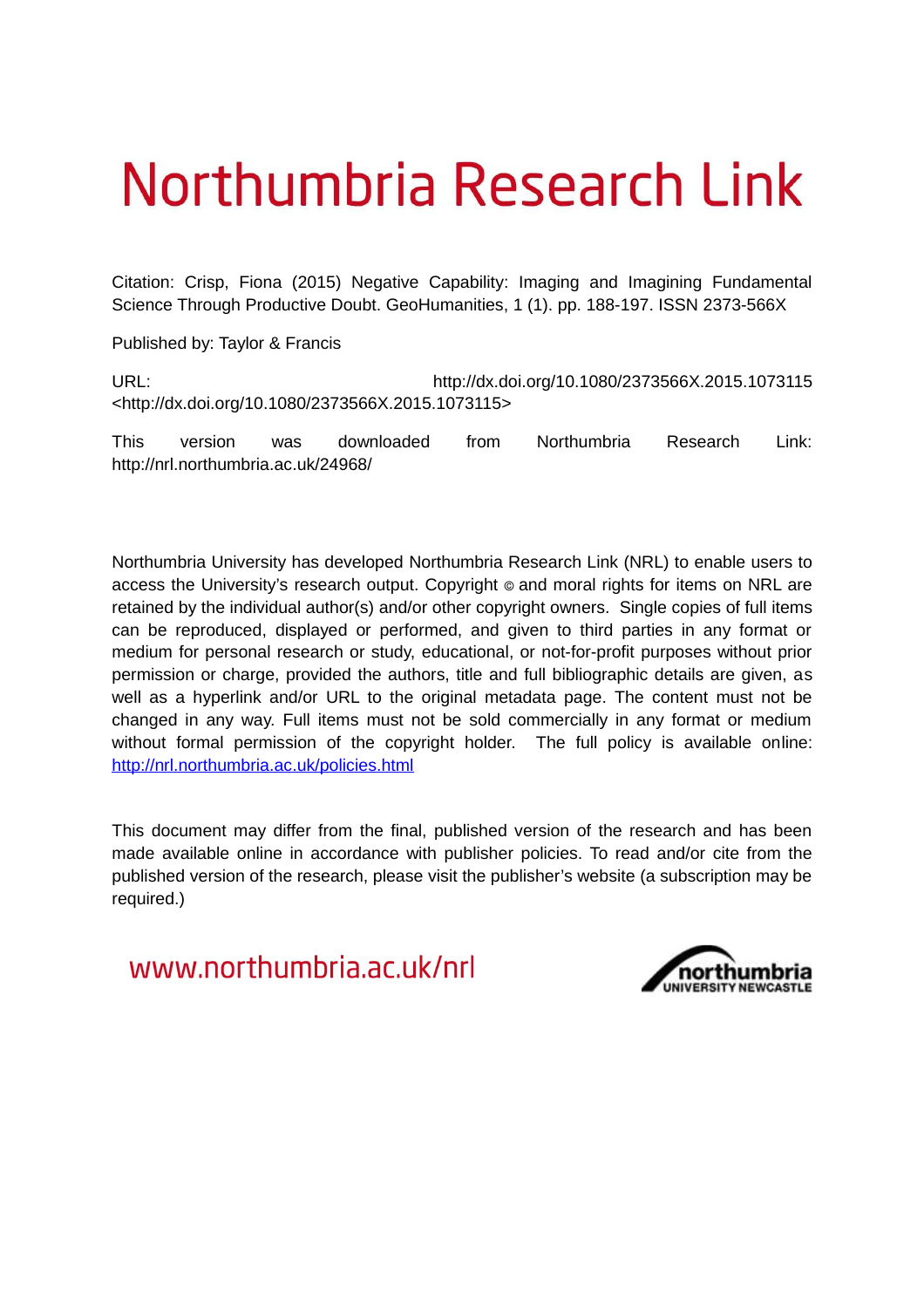## Negative Capability: Imaging and Imagining Fundamental Science through "Productive Doubt"

Fiona Crisp.

Reader in Fine Art, Northumbria University, UK.

fiona.crisp@northumbria.ac.uk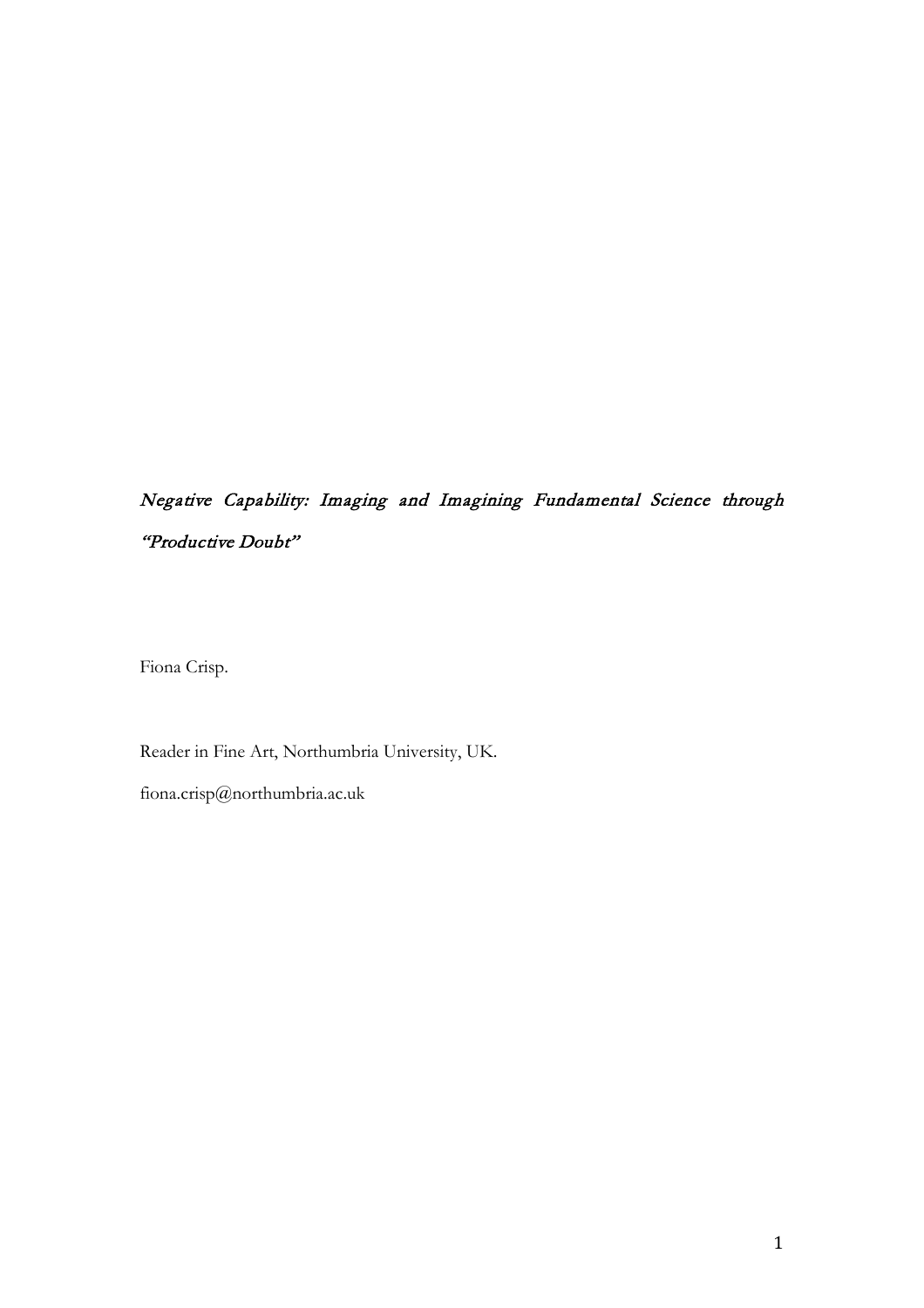The idea of "Negative Capability" was first proposed by the English poet John Keats in a letter to his brothers in 1817; here, writing against the historical backdrop of the Enlightenment, Keats had the revelation that being in what he called "uncertainties, mysteries, doubts without any irritable reaching after fact and reason…" (Wu 2005: 1351) was not only a highly productive state for creativity but was indeed prerequisite for that creativity to take hold. As an artist and academic, I have co-opted Keats' phrase for an ongoing, practice-based research project that uses non-documentary photography and film to interrogate extremes of visual and imaginative representation, particularly in relation to ideas of certainty and doubt. In recent years the project has approached these questions through an engagement with fundamental science and technology, involving a number of organizations that are operating at the extremes of imaginative cognition and representation including CERN, The Centre for Advanced Instrumentation (Durham University), and Boulby Underground Laboratory in the U.K. As a project, *Negative Capability* is advocating the 'production of knowledge through looking'; in this respect, it is premised on visual arts practice as a producer rather than an illustrator of knowledge, placing artistic production in the spaces where experimental and theoretical science is performed and foregrounding the "site" or laboratory as a social, cultural and political space where meaning is shaped and constructed rather than received or observed. (Doubleday 2007)

Most non-scientists experience an imaginative lacuna when confronted with the abstract ideas of scale and complexity associated with fundamental physics, astronomy or mathematics. When, for example, we attempt to approach the philosophical conundrum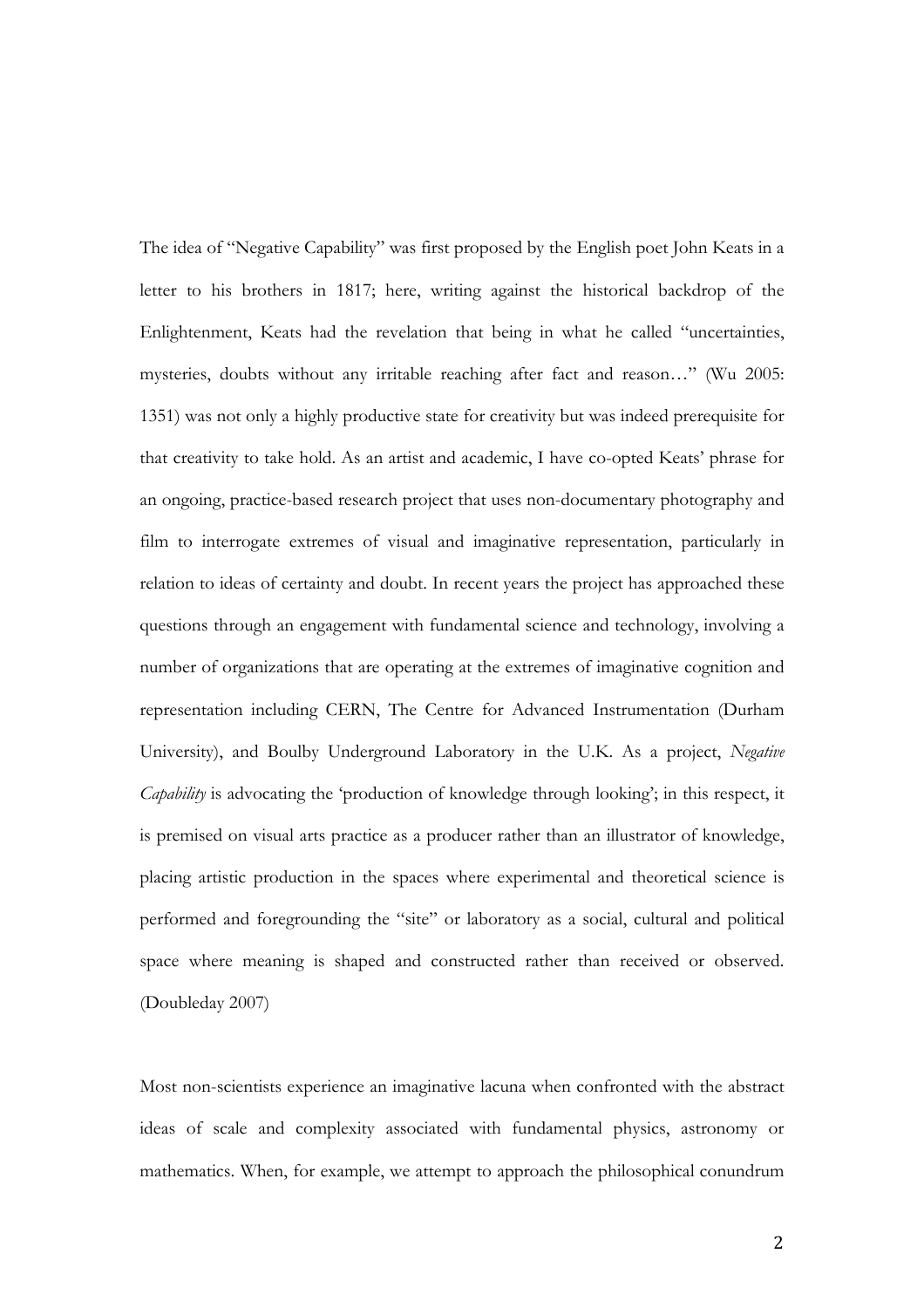of dark matter, or assimilate the possibility of eleven dimensions, there is a kind of vertigo induced that could be thought about in terms of Kant's "Analytic of the Sublime" (1892) where, as James Elkins has observed, "Intuition gives out when magnitude passes a certain point. That moment can cause vertigo as comprehension gives way to apprehension." (2008: 116) Historically, Western culture has measured space and time through the body but we are overwhelmingly denied these coordinates in relation to fundamental science and technology where the twin extremes of macro and micro scale often operate beyond our perceptual and cognitive grasp.

Through the project *Negative Capability*, I am asking if it is possible to approach that which is literally and/or conceptually imperceptible via the seemingly perverse use of visual, photographic means, and, further to this question, could the desire for empirical knowledge be suspended in order to engender a productive state of unknowing that might be termed "Productive Doubt"? These ideas are explored in relation to an earlier body of work (2001-2010) that was exhibited under the title, *Subterrania* (Crisp 2009- 2010) and featured images taken in various underground locations where many of the conventional co-ordinates of photography (light, movement, geographic/cultural location) were either absent or suspended; through these works, I talk about my approach to re-ordering the basic structures of photography to construct a form of space that I identify as 'impossible.'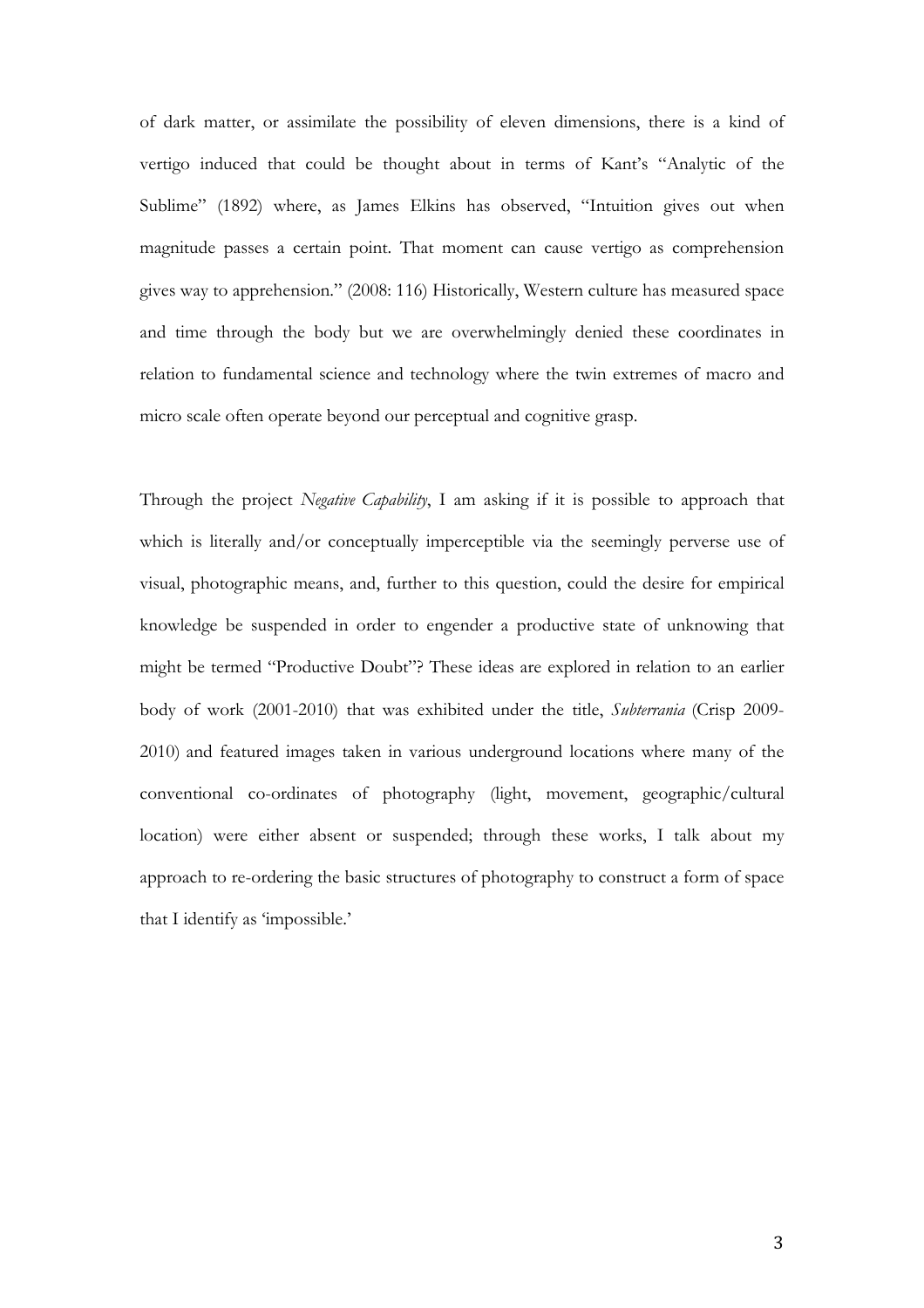

Fig 1. *Subterrania* 2009/10. Installation view. BALTIC Centre for Contemporary Art, Gateshead. U.K. Photograph Colin Davison

My roots as an artist are in sculptural practice; in this respect I consider the language of mass, space and physical presence to be my mother tongue, but I now work mainly with non-documentary photography and film, making large-scale installations where viewers' spatial encounter with the still or moving images are carefully choreographed. The installations often make use of tropes of seating associated with particular forms of public "looking" or reception of information, for instance church or meeting hall benches, gallery furniture, or the ubiquitous park bench. The seating, if successful, 'positions' the viewer in relation to the work in visual and conceptual terms whilst at the same time offering a haptic encounter with material surfaces, eliciting a simultaneous sense of distance and intimacy; much of the work plays with such dichotomies of interior and exterior or public and private space, and the seating's role is central to both splitting and conflating these realms.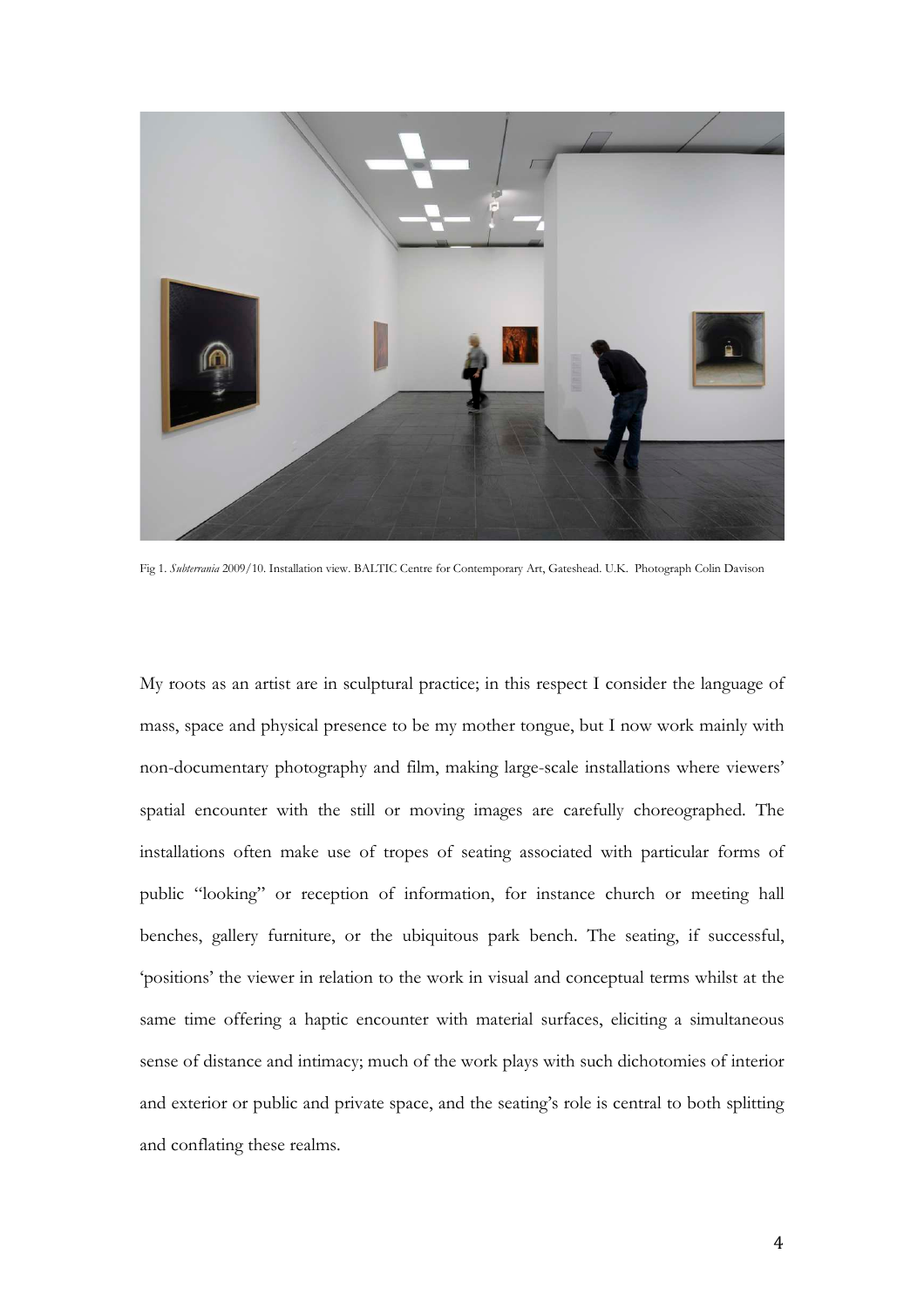<span id="page-5-0"></span>The images themselves are described as 'non-documentary' because, despite the fact that the photographs are, in literal terms, a document of a specific site, they have no documentary intent. By this I mean that there is no narrative drive, no conveyance of meaning beyond the image's own, internal presence. Through, or possibly because of, this lineage, I have developed an ongoing interest in the phenomenological ontology of the photographic object. Many of the films and images are made at sites of great phenomenological power but, paradoxically, it is the photograph's inability to adequately embody presence - its phenomenological failure - that fascinates me. I am drawn to the three-way schism that opens up between what the photograph is, in and of itself; how it stands in relation to the actual time and space it depicts; and how the photographic object behaves in the viewer's act of encounter. It is within this triangulated relationship (between image, site and encounter) that, for me, the coordinates of architectural space, time or states of being are destabilized or re-ordered, allowing instead for a space to become manifest that we, as viewers, cannot mentally re-inhabit: an *Impossible Space.*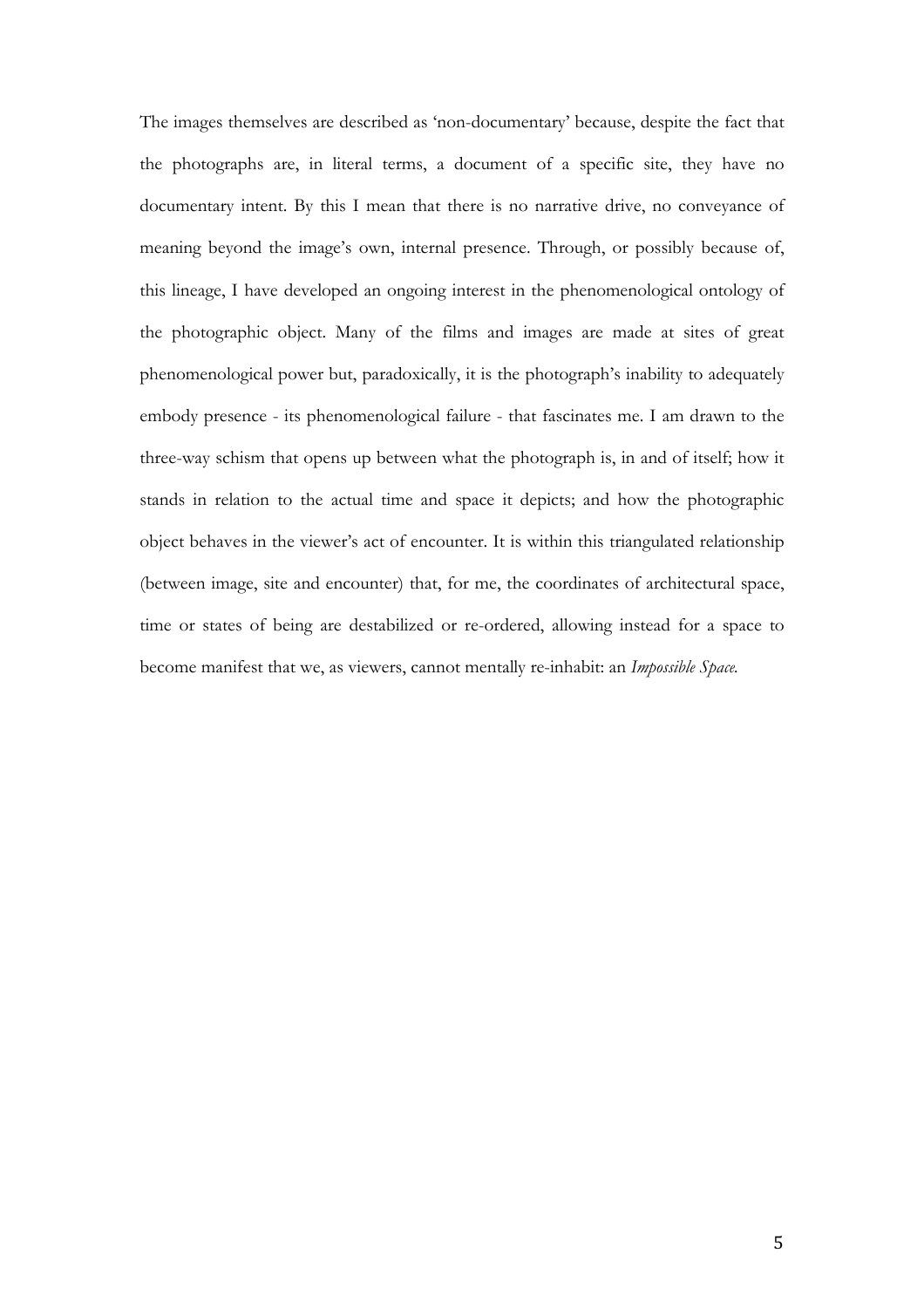

Fig 2. *Catacombe #13* 2001/2. Archival Pigment Print on Cotton Rag from B&W pinhole negative. © Fiona Crisp

The solo, touring exhibition *Subterrania* (Crisp 2009-20[1](#page-5-0)0)<sup>1</sup> brought together a number of distinct series of works that I had evolved over a nine-year period at various man-made underground locations. The sites, ranging from a German military hospital in the Channel Islands to Boulby Underground Laboratory, a Dark Matter facility housed in Britain's deepest working mine (Fig 1.), are all spaces made through a process of excavation in a form of 'reverse' construction; essentially existing as architectures without exterior. Here many of the usual 'markers' of photography (light, time, space, culture, climate, culture) are either distorted or suspended altogether and, collectively, the very

 $\overline{a}$ 

<sup>&</sup>lt;sup>1</sup> Archived at: <u>http://balticplus.uk/?search=fiona+crisp+subterrania</u> and

[http://www.fionacrisp.com/projects\\_subterrania.html](http://www.fionacrisp.com/projects_subterrania.html)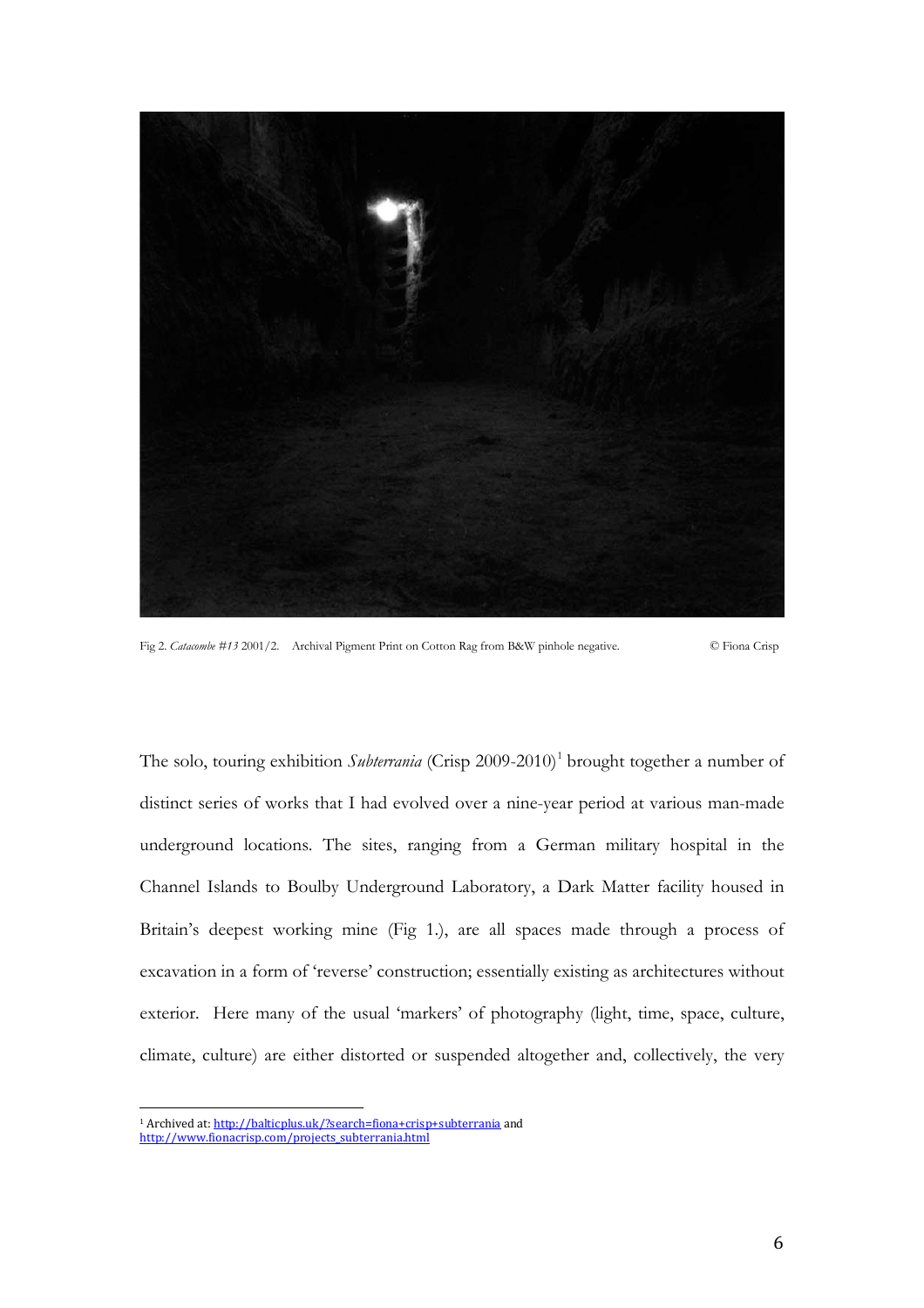particular conditions of these spaces formed a paradigm from within which I could question the ontological capabilities of photography. The earliest works in the exhibition dated from 2001 and were created with pinhole cameras in the Early Christian catacombs of Rome. (Fig 2.) Apart from the anachronistic presence of safety lighting, these catacombs had been in a state of virtual stasis for hundreds of years; here, almost all indicators of geographic or cultural location are withheld and stability of light and climate are absolute. In many ways the resultant photographs represent a tautology, insomuch as they are still images captured of spaces that are, essentially, already still, already 'dead'. Within the three hours taken to expose the large-format film of the pinhole negative, an indeterminate time is opened up between 'some time' and 'no time' and, similarly, in the suspended identity of place, a space is created between 'some where' and 'no where'; an *Impossible* Space.

Undoubtedly, my thinking as regards imperceptibility has been shaped by my approach to the processes and "rhetorical forms" of photography (Townsend 2009: 66). I continually return to sites that are either liminal or hermetic, aporetic spaces where two contradictory forces coexist; for example, between being and non-being, interior and exterior, seen and unseen, absence and presence. One of these two structural tropes (the liminal or the hermetic) define the visual and philosophical concerns of almost all my photographs and, in so doing, override the actual subject of the image; in this respect it is "how" something is looked at by the camera, rather than "what" is looked at, that is important and it is from this particular positioning that I approach the physical, philosophical and conceptual concerns of other expert cultures.

In 2009, after almost a year of protracted negotiations, I was granted access to Boulby Underground Laboratory on the North Yorkshire Coast of the UK where experimental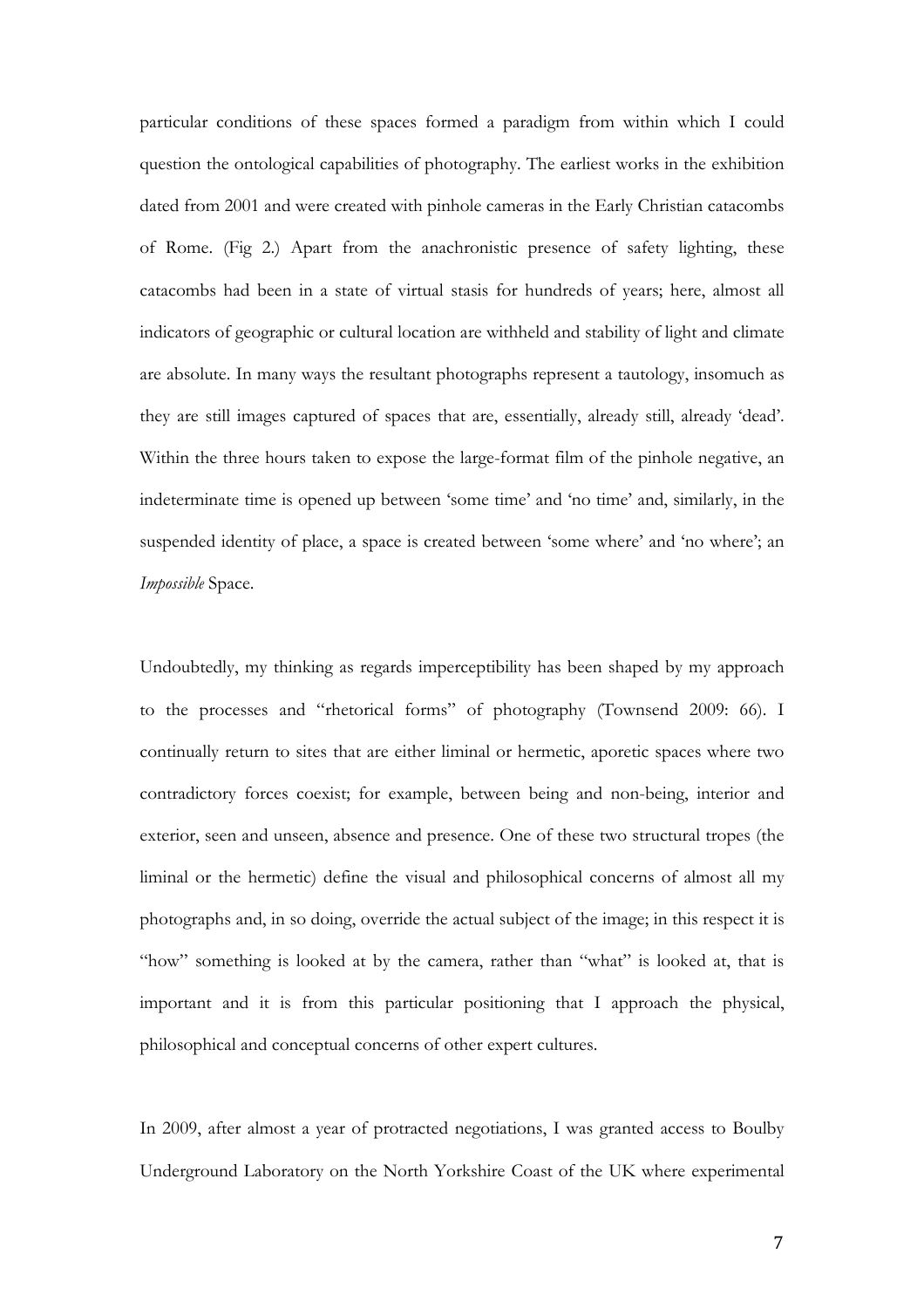astronomers and physicists are involved in a number of projects, including the search for WIMPs (Weakly Interacting Massive Particles). At 1km deep and stretching out 9km under the seabed, Boulby is the deepest operational mine in the U.K. with the laboratory occupying its own, bespoke tunnel. Like the subterranean spaces that I had previously experienced and made work in, the environment at Boulby was phenomenologically compelling, but there were further levels on which these spaces resonated for me. I was drawn to the relationship between the extreme material environment (a basic architecture hewn from rock) and the abstract, immaterial nature of the knowledge the scientists were pursuing; to date no WIMPs have been detected at any of the handful of underground laboratories around the world that are running experiments to prove their existence. Furthermore, no particle will ever be observed directly but will only be evident via its trace. For me, these combined conceptual, philosophical and physical parameters produced an innate, gut-sense of recognition, the origins of which I was unsure: was I identifying the environments and objectives of experimental scientists with some of the perverse aspects of my personal methodologies and interests with regards photography, or, did these parameters reflect photography on a more ontological level? Or, was the act of bringing together the phenomenological site where the science is performed, with the abstruse ideas of the science itself, causing the vertigo where comprehension gives way to apprehension?

To move to another key idea of Kant's:

<span id="page-8-0"></span>*…* there is in our Imagination a striving towards infinite progress, and in our Reason a claim for absolute totality, regarded as a real Idea, therefore this very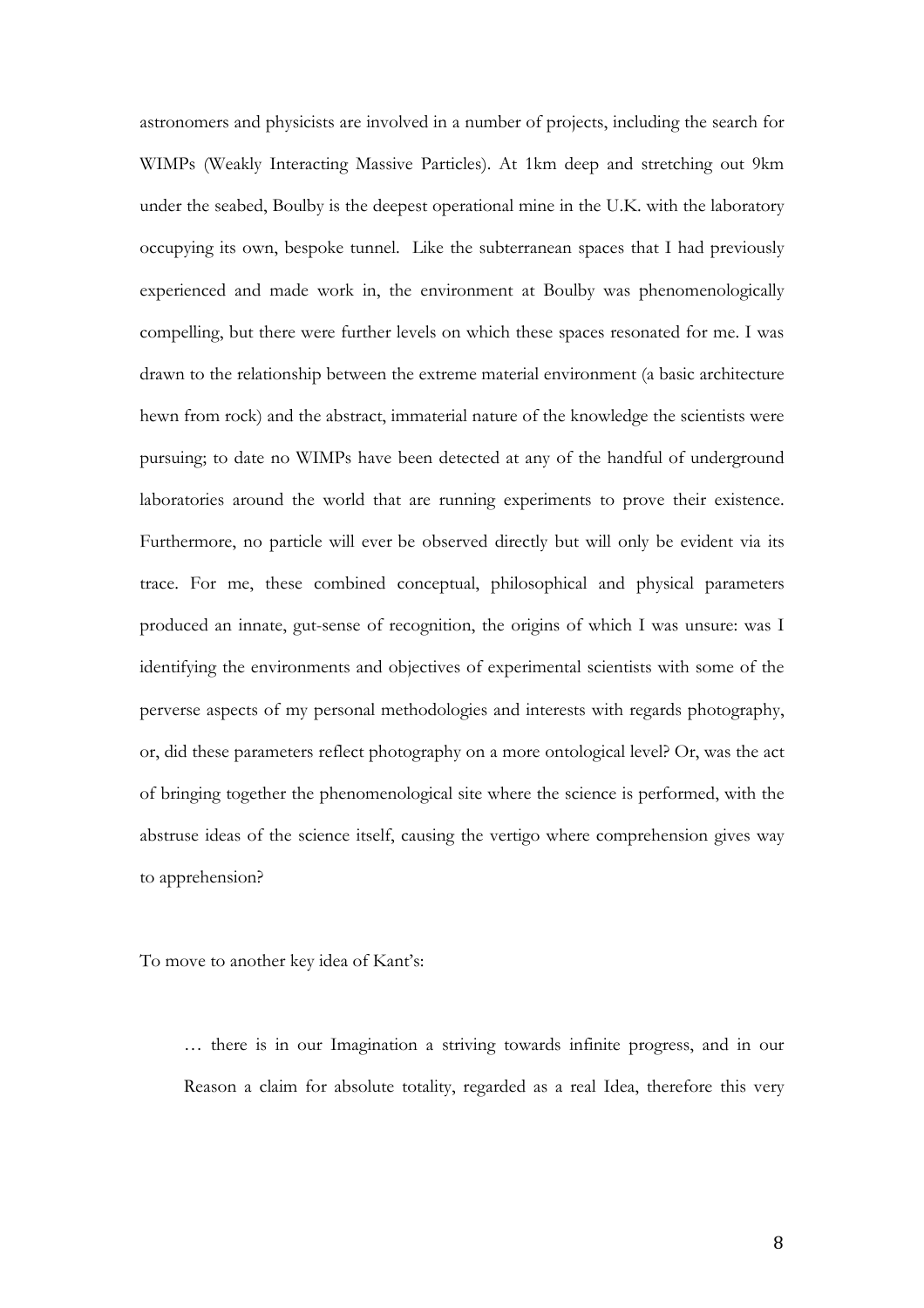inadequateness for that Idea in our faculty for estimating the magnitude of things of sense, excites in us the feeling of a supersensible faculty. (Bernard 1914:  $109$ )<sup>[2](#page-8-0)</sup>

Could photography be some kind of conduit to this supersensible faculty? If so, could photography and film contribute to a cultural negotiation of "extreme" science and technology, not through being utilized as a documentary tool, but by being used as a language that mirrors science's probing of the furthest reaches of imagination and comprehension by way of "opening-up" or "performing" an impossible space? Central to this thinking is the suspension of our desire for empirical knowledge to allow for what I have already referred to as productive doubt: this could be useful in the context of scientists understanding how advances in their field are culturally connected as well as for lay-publics being able to imaginatively engage with those advances. Furthermore, productive doubt could provide artists and other cultural producers with a tool to think through the implications of scientific and technological advances *via practice* and might encourage the evolution of collaborative working relationships that genuinely advance knowledge across the arts, fundamental science and social science simultaneously. In this respect I believe that there are conceptual and philosophical parallels in art practice that can, potentially, help us to imaginatively engage with technological and scientific advances, particularly with regard to ideas of certainty, doubt and the limits of the imagination.

 $\overline{a}$ 

<sup>2</sup> I am extremely grateful to James Elkins for bringing to my attention the relevance of Kant to the concerns of this project.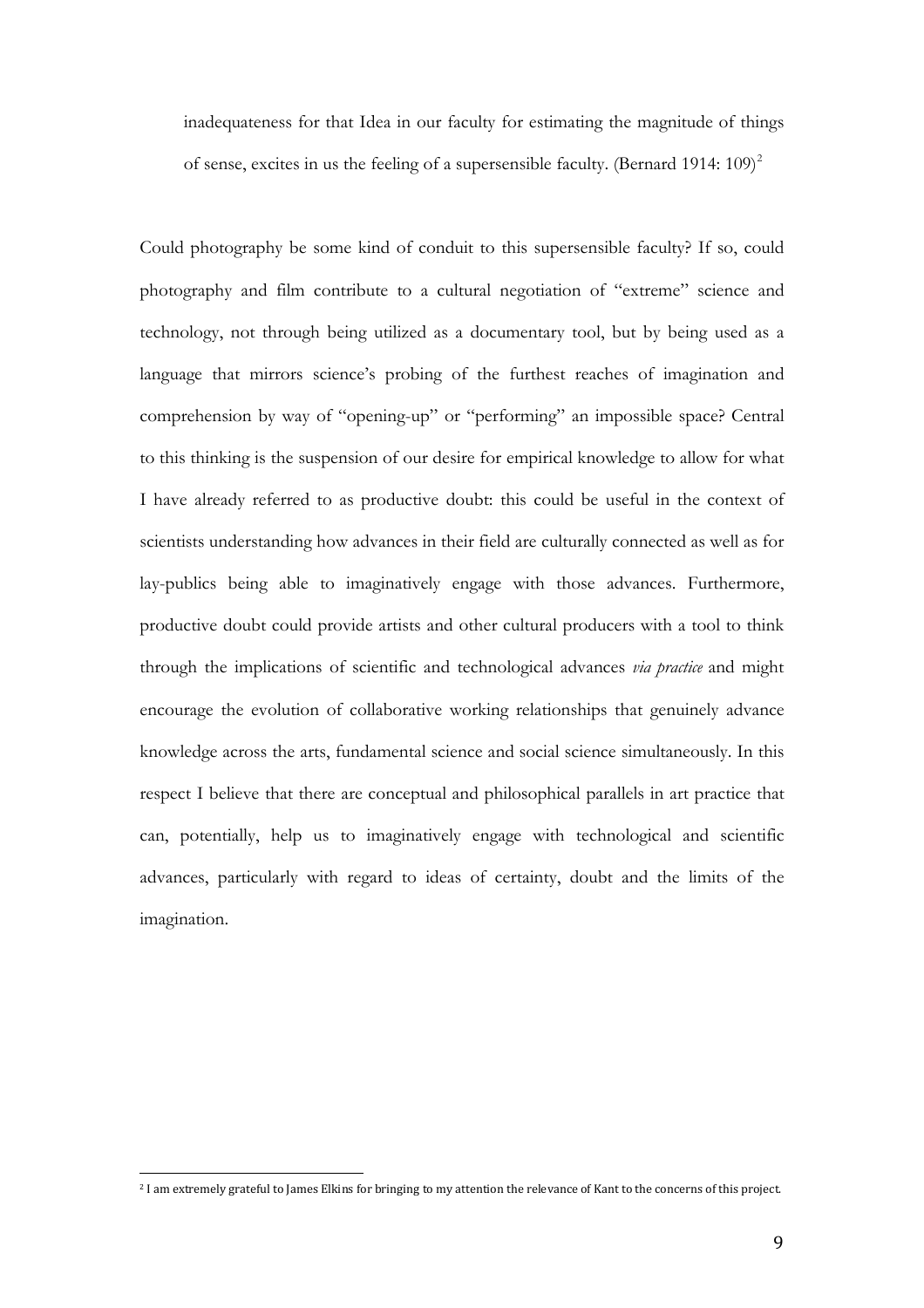

Fig 3. *Negative Capability (Extraordinary Renditions)* 2013. BALTIC Centre for Contemporary Art, Gateshead. UK © Fiona Crisp

<span id="page-10-0"></span>It is important to note that my work is not concerned with imparting subject-specific knowledge: just as I avoid any claim to a documentary subject, I also eschew the notion that my visual practice in any way 'demonstrates' ideas within science and technology. Often the co-option of art by science for public outreach or research impact purposes (sometimes actively promoted by organizations and funding bodies) is highly problematic, especially where "science is understood as complete, and as needing only to be communicated or applied, while art provides the means through which the public can be assembled and mobilized on behalf of science." (Born and Barry 2010: 103) The exhibition and symposium, *Extraordinary Renditions: The Cultural Negotiation of Science* (Crisp et al. 2013) produced at BALTIC Centre for Contemporary Art for the British Science Festival attempted to actively critique this model by framing visual practice, not as an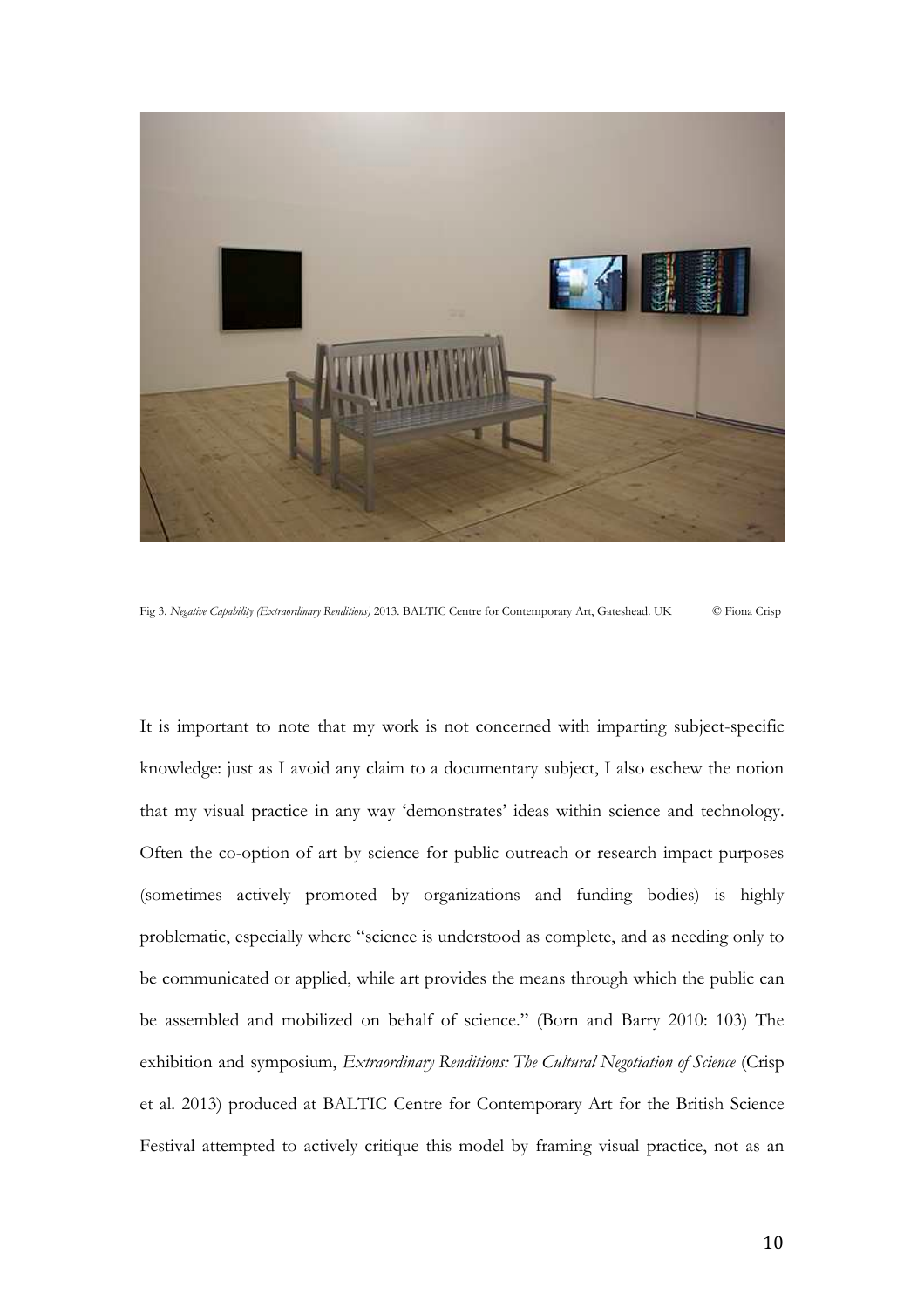"illustrator" or "interpreter" of science but as an active contributor to emergent technologies that are, necessarily, heterogeneous; that is to say, constituted from a hybrid mix of the technological, the socio-political and the cultural. $3$ 

The various works made for *Extraordinary Renditions* were both speculative and experimental, but, crucially, they fore-grounded practice as a producer of knowledge. My installation *Negative Capability (Extraordinary Renditions)* 2013 (Fig 3.), combined photography, film, sound and seating to create an immersive environment where the triangulated relationship of image, site and encounter referred to above, could be explored. Included was *Boulby* 2013 (Fig 4.), a film shot from a truck journeying through subterranean tunnels several miles out underneath the sea bed of Boulby Mine. The relentless noise of the confined engine accompanies the vehicle as it moves into the constantly enveloping darkness toward the excavation face of the mine. Hung on the opposite wall, in contrast, was the mute stillness of *The Ballroom* 2013*,* a large archival pigment print of an image taken in an eighteenth century lead mine in the North of England. The space, as the title suggests, is known locally as "The Ballroom" and is reached by three hours of walking, stooping and crawling through underground tunnels until a large cavernous space where vast amounts of lead have been excavated opens up. It was here that the image was made by exposing color transparency film to an environment where there was, of course, no light. (Fig 5.)

 $\overline{a}$ 

<sup>3</sup> Archived at[: http://balticplus.uk/?search=Extraordinary+Renditions](http://balticplus.uk/?search=Extraordinary+Renditions)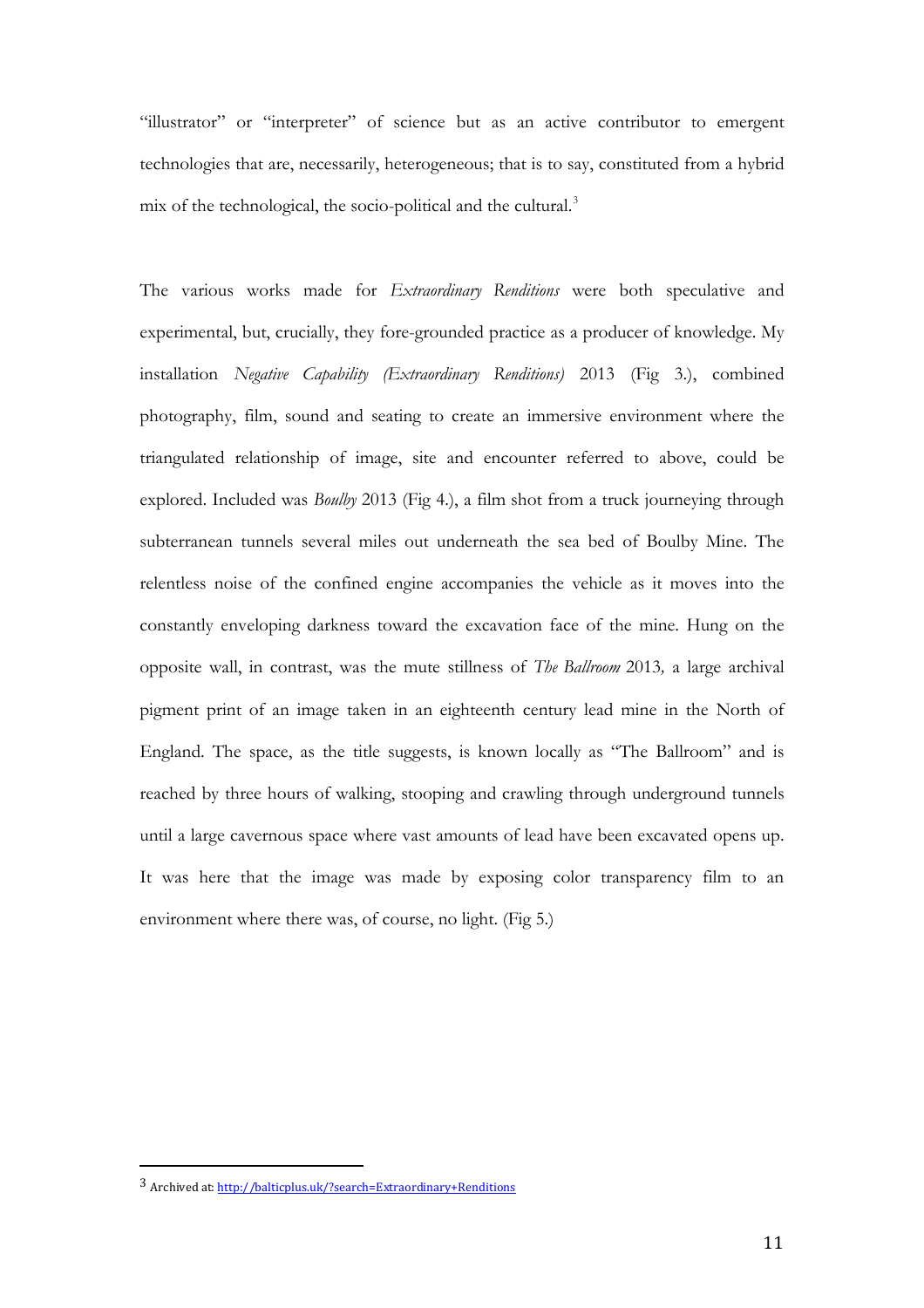

Fig 4. *Boulby* 2013. Film Still. Single channel digital video © Fiona Crisp

Given the parameters of my approach to photography already outlined (the suspension of conventional markers, the construction of impossible space, phenomenological failure) *The Ballroom* acts as seminal work within my practice. Although representing no apparent image, it is a photograph that faithfully records the conditions of the place it was taken in terms of space, light, climate and geography. As an artwork it may appear to be conceptual in intent, but I don't consider it to be so: the photographic information is embedded in the analogue transparency that subsequently became the digital file and is now a large, framed pigment print that one can sit on a bench and experience. Crucially, *The Ballroom* is a physical object that we, as viewers, encounter in a bodily fashion; it is hung low, it engulfs us with a depth it is hard to find the surface of and, in an act of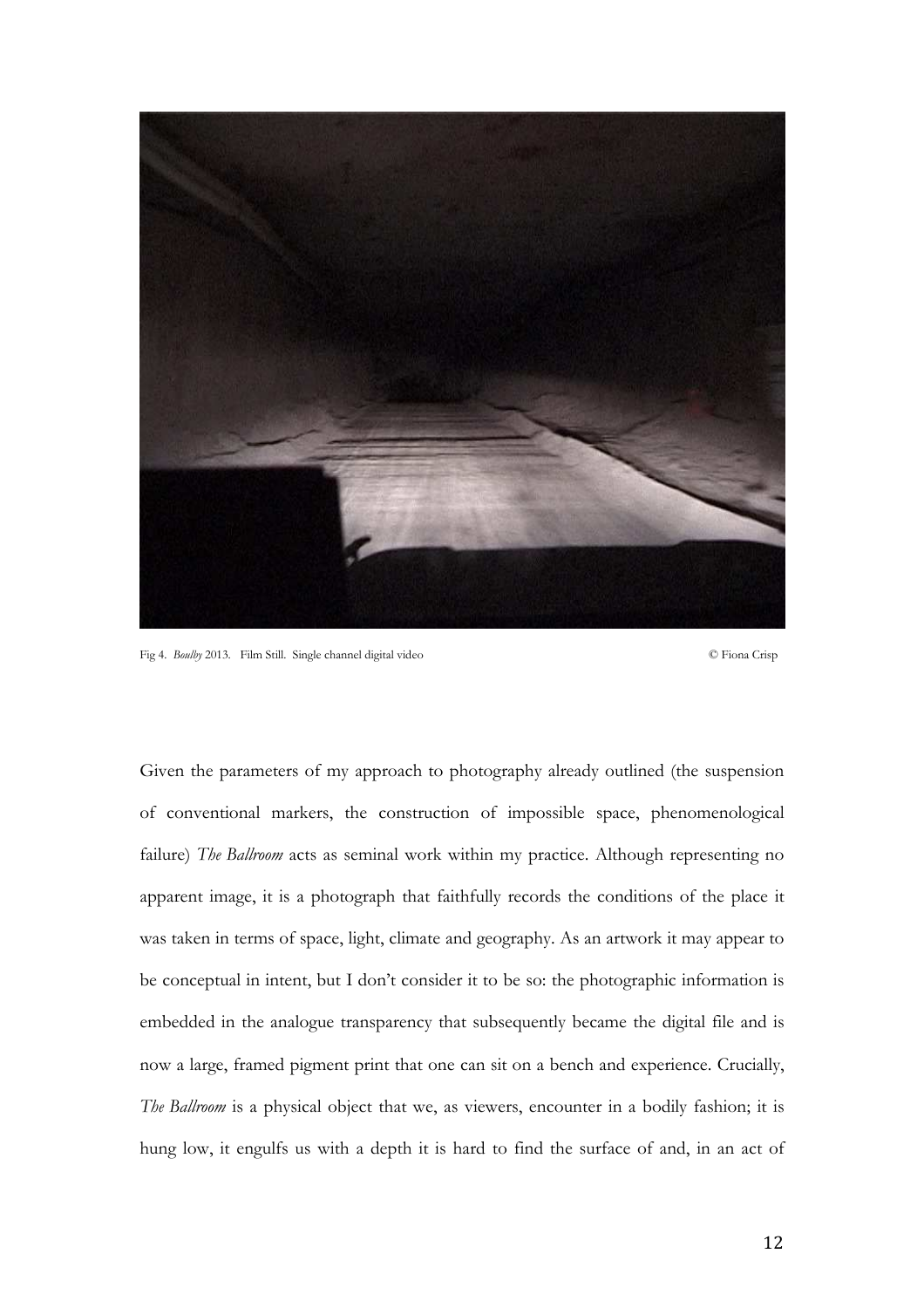optics, it sucks the light from around it. With this work we are, therefore, turned away from the idea of photograph as 'image' and are instead forced into a relationship with its 'affecting presence' that works on our bodily, spatial senses as much as on our intellectual, interpretive faculties.



Fig 5. *The Ballroom* 2013. Archival Pigment Print on Cotton Rag from Colour Transparency © Fiona Crisp

The relationship between the phenomenological experience of the mine and its subsequent transformation, its mutation, its sublimation into a photographic art object that we now experience in another space and time, is at the core of my thinking about imperceptibility. It is within this context that I began thinking about Keats' idea of Negative Capability, where certainty is suspended and doubt is embraced as a creative force. Negative Capability is an idea that could also be thought about in relation to Derrida's use of aporia (of doubt used as a rhetorical device) but I am also using a literal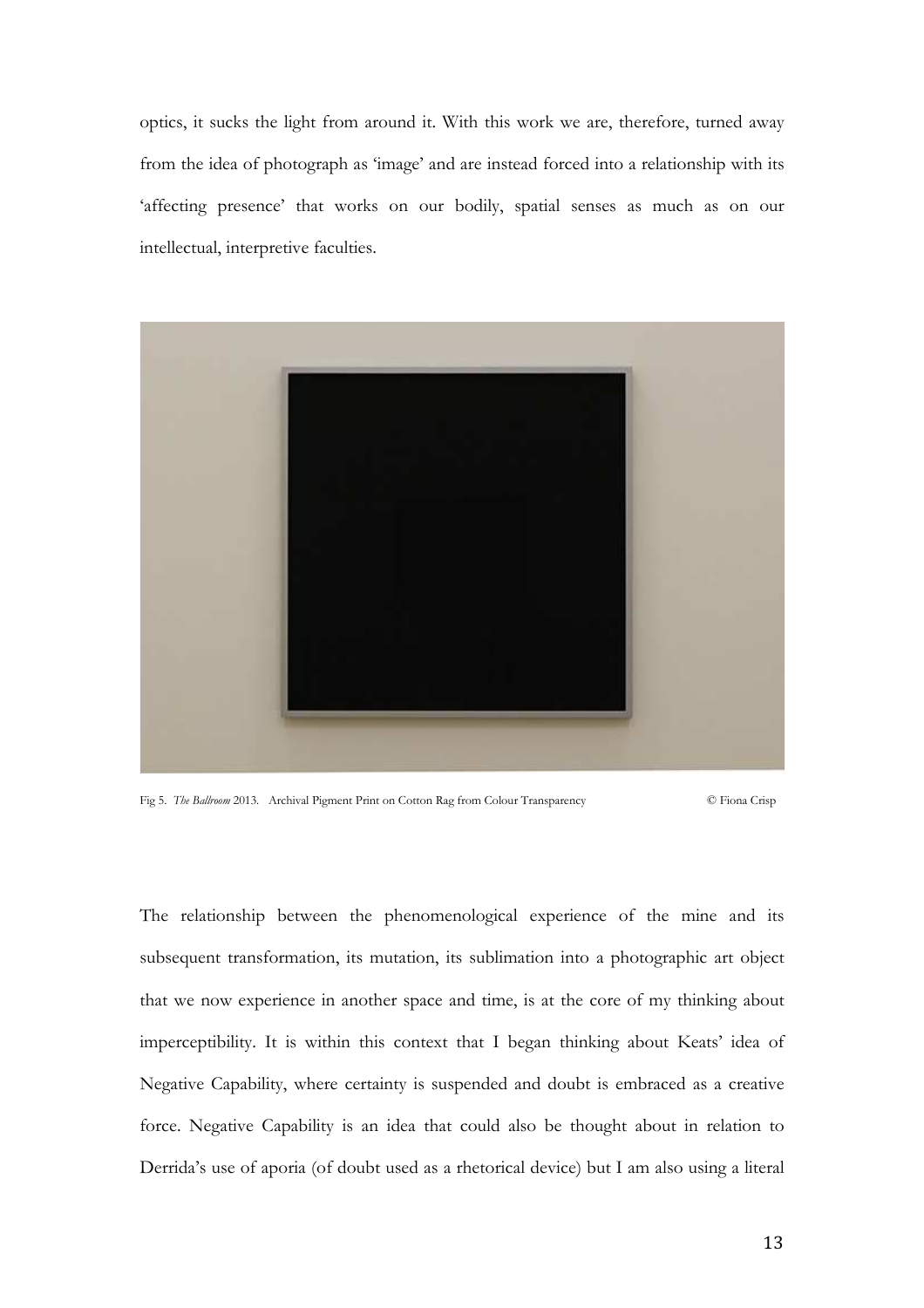reading of the phrase: what is a photograph and what is it actually capable of? These ontological questions are a thread running throughout the work and, in this respect, the idea of doubt but also the presence of the impossible (or more accurately the manifestation of a type of impossible space) are all, for me, potential conduits to the imperceptible.



Fig 6. *Precision Optics: Centre for Advanced Instrumentation* 2013. Film Still. Single channel digital video. © Fiona Crisp

The last few years has seen me bringing together my long-term interest in the phenomenological ontology of the photographic image with thinking about the roles that imagination, visualization and, crucially, doubt might play in the cultural assimilation of fundamental science and technology. The many open-ended questions raised in this article are testament to the fact that this project is still in its early stages but, essentially, I am asking scientists to trust me to be in their environment, to give me access to ideas, spaces and equipment, and to take a risk with me in what is a speculative process that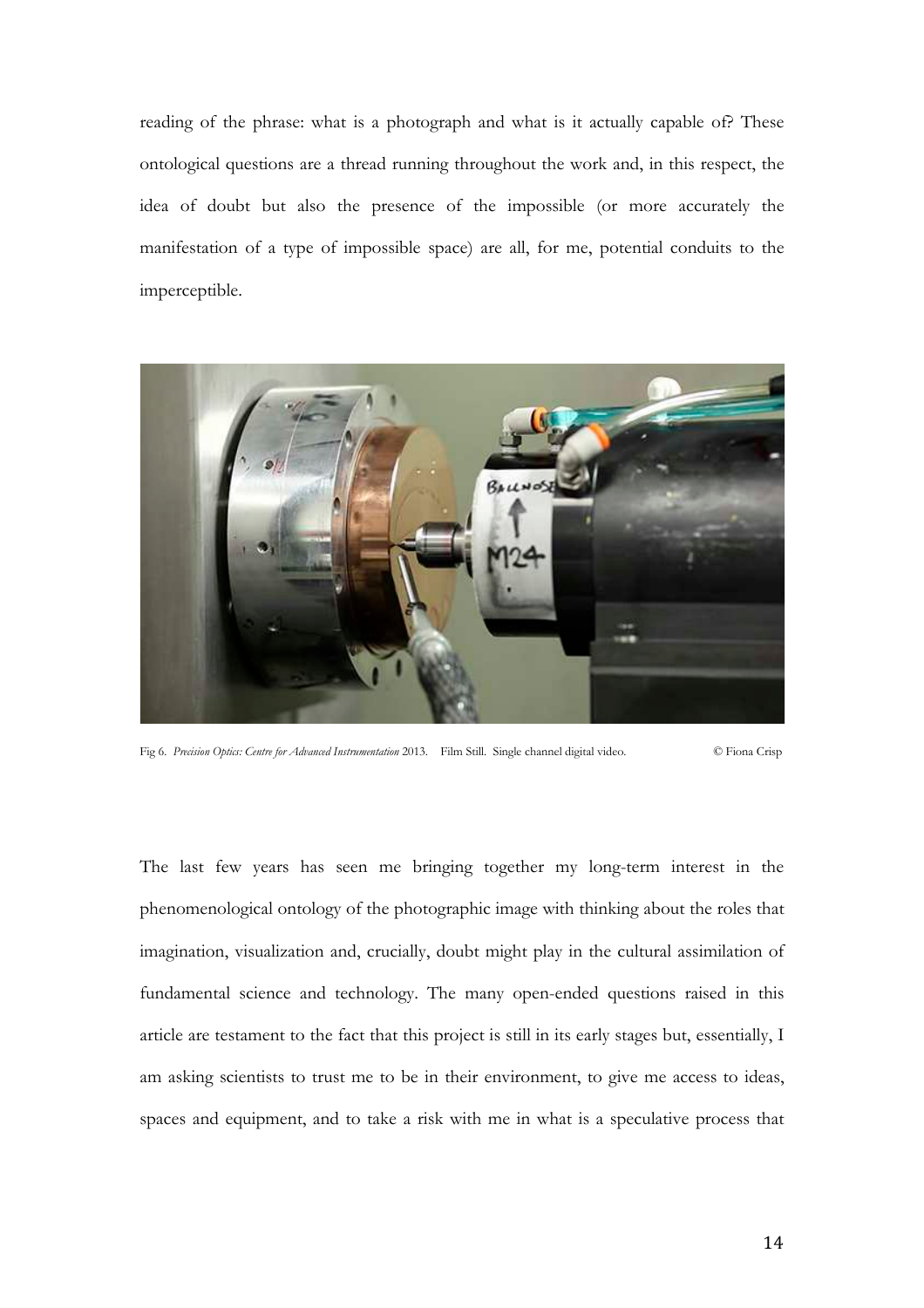posits the role of film and photography as non-documentary and non-interpretive whilst (probably most controversially) proposing the production of knowledge through *looking*.

Potentially, we are on the cusp of paradigmatic change in the fields of theoretical and experimental areas of particle physics and astronomy yet, as noted above, the ability of lay publics to assimilate or "negotiate" these shifts are limited by our visual, haptic and cognitive experience. It is from this counter-intuitive position, using film and photography in an attempt to approach visual and haptic experience of the imperceptible, that I propose the idea of productive doubt, building on the remarkable prescience of Keats' idea of Negative Capability, expressed almost two hundred years ago.

## **Acknowledgements**

An earlier version of this article was presented at the AAG Conference, Chicago, April 2015 in the session *Interrogating the Limits of (Im)perceptibility.*

## **References**

Bernard, J.H, trans. 1914. *Kant's Critique of Judgement* 1892 . London, Macmillan and Co.

Born, Georgina and Barry, Andrew. 2010. ART-SCIENCE. *Journal of Cultural Economy* 3:1: 103-119.